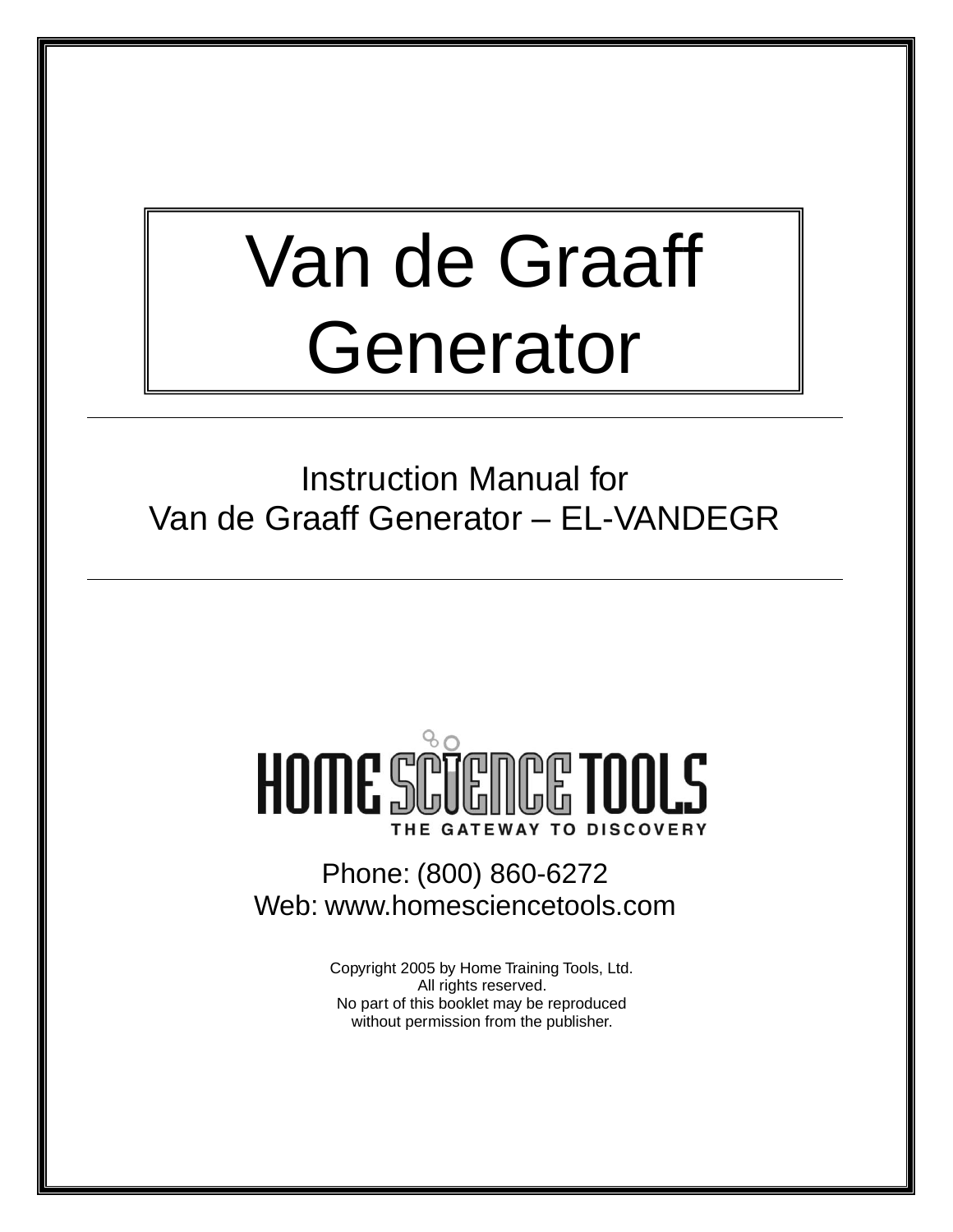**Welcome to an exciting world of discovery with your new Van de Graaff generator!** This unique device is designed to produce electric current at exceptionally high voltages yet low, safe-to-use amperage. This makes your Van de Graaff generator an excellent tool for learning about and experimenting with electric fields and electric forces.

## **Table of Contents**

| Introduction to Electric Fields  3       |  |
|------------------------------------------|--|
| How the Van de Graaff Generator Works  4 |  |
|                                          |  |
|                                          |  |
| Experiment 2 - Raising Hair 5            |  |
| Experiment 3 - Floating Objects  5       |  |
| Experiment 4 - Deflecting a Flame  6     |  |
| Experiment 5 - St. Elmo's Fire  6        |  |
|                                          |  |
|                                          |  |
|                                          |  |
|                                          |  |
|                                          |  |
|                                          |  |
|                                          |  |
|                                          |  |
| 7. Compensate for High Air Humidity 9    |  |
| 8. Replace the Drying Lamp Bulb 9        |  |
|                                          |  |
|                                          |  |
|                                          |  |

## **Assembly, Safety, and Use**

#### **Unpacking and Assembly**

Your Van de Graaff generator arrives in three pieces: 1) the fully assembled main unit, 2) the top half of the dome, and 3) the discharge wand. Carefully unpack all three pieces from the shipping carton. Set the main unit on a sturdy wood or plastic (not metal) table. Fit the top half of the dome on to the lower half of the dome (which is already attached to the main unit). Connect the red grounding wire from the discharge wand to the grounding terminal on the back of the main unit base. Do this by loosening the black plastic grounding nut on the grounding terminal, sliding



the pronged connector on the end of the red wire onto the terminal, and then retightening the black nut to complete the connection.

#### **Safety**

This generator produces up to 200,000 volts of electricity! When used properly, it is safe even though it produces such high voltage. The reason it is safe is because the current flow produced is very low--usually around 200 milliamps. Please read through the entire instruction manual before using your generator for the first time and follow all instructions carefully. Follow these safety instructions each time you use your generator.

#### **WARNING!**

**The discharge of electricity produced by this generator can trigger a heart attack in individuals with heart disease (either diagnosed or undiagnosed). This generator may also cause cardiac pacemakers or electrical implant devices to malfunction or fail. Individuals with these conditions should not operate or come in contact with this generator under any circumstances.**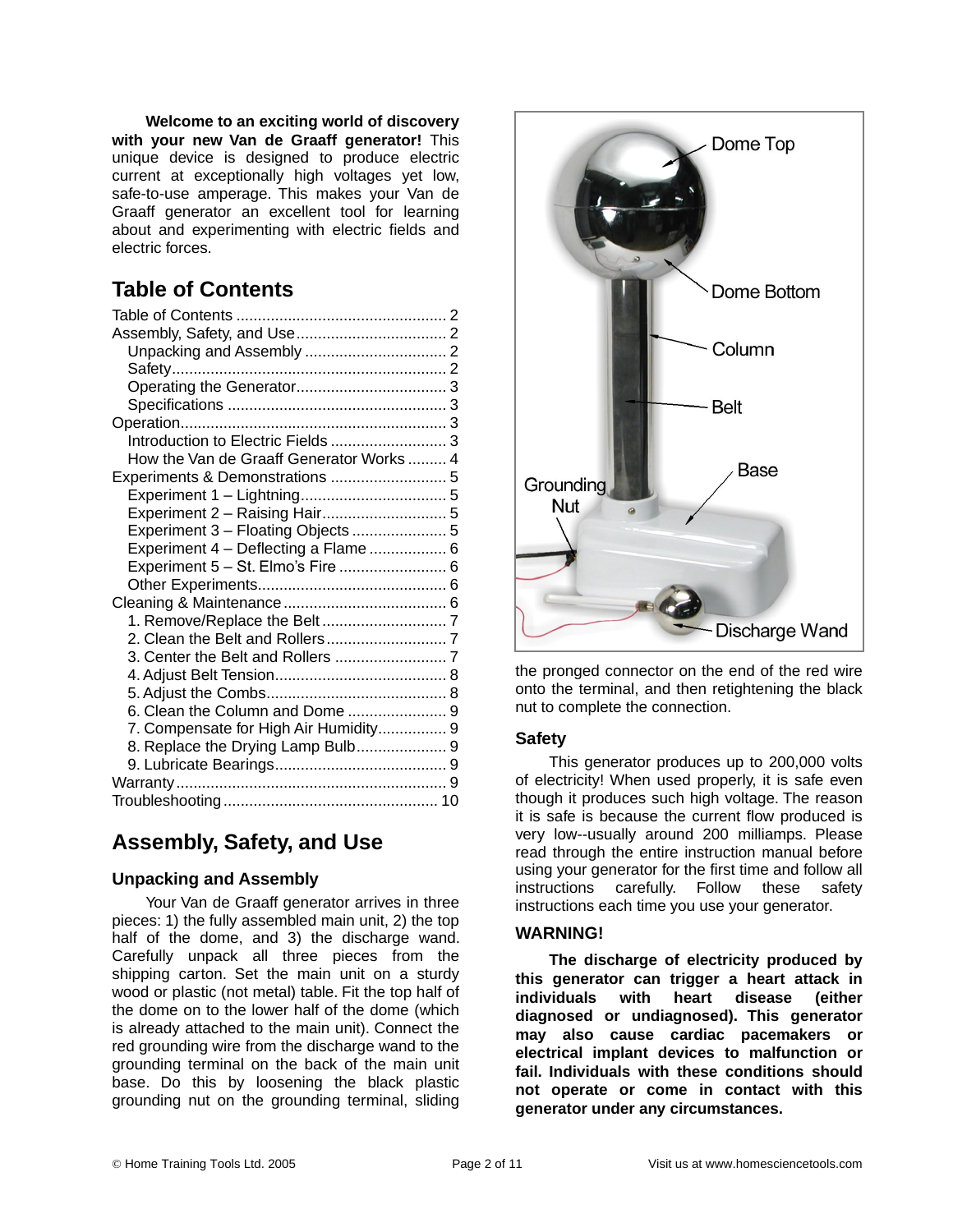#### **CAUTION!**

Electronic devices such as computers, stereos, televisions, and microwaves can also be damaged by static electricity. Operate your generator well away from these types of devices. We recommend that you operate your generator in a room that does not contain these devices.

- 1. Operate this generator only under adult supervision. This generator is not a toy!
- 2. Plug the generator into a standard grounded (3-prong) 110 volt outlet.
- 3. Do not operate the generator in a wet or damp location. Do not operate outdoors.
- 4. Check for loose or defective wires before operating the generator. Replace if necessary.
- 5. Unplug the generator before performing adjustments or maintenance. Never remove the base cover plate unless the generator is unplugged. A dangerous electrical shock hazard exists whenever the base cover plate is removed.
- 6. The electrical shock you receive from normal contact with the generator is not harmful, although it can be uncomfortable, startling, and occasionally even painful. The static shock you get from this generator is similar to, although much stronger than, the one you might get from touching a metal door knob after walking over carpet on a dry day.
- 7. You can get a small static shock when you unplug the electrical cord. To prevent this, touch the grounded discharge wand to the dome several times until all static electricity is dissipated. Then unplug the cord.
- 8. Even after your generator has been unplugged, the charge that has built up on it can still shock you. You can avoid getting shocked by touching the discharge wand to the dome before approaching it with your hand. Any charge that is left on the dome will be transferred to the wand instead of to your hand.
- 9. The switch on the base of the generator is not an On/Off power switch for the unit, but rather a switch for a 25-watt drying lamp in the base used for drying the unit when the humidity is high. Keep the wand in contact with the dome while switching

the power on or off. Use it only as needed and only while the unit is running.

#### **Operating the Generator**

The generator is simple to operate. Place the unit on a plastic or wooden table. Attach the red wire from the discharge wand to the grounding terminal using the black plastic nut. Make sure the drying lamp switch is "Off". Plug in the power cord to a grounded 110 volt outlet and the generator belt will begin to rotate (there is no on/off power switch). Within 30 seconds the dome will become charged. Move the discharge wand toward the dome until you get a spark. When the discharge wand is close to the dome the sparks are short and frequent (about one spark per second). As you move the discharge wand further from the dome, the sparks become longer and less frequent. Unplug the generator to turn it off.

When operating properly under the right conditions, your generator will consistently produce 1-2" sparks every second and 5-6" sparks every 3-5 seconds. Under ideal conditions 8-12" sparks can be produced. However, there are several variables that affect the performance of your generator including air humidity, cleanliness of the rollers and belt, and adjustments on the generator. Carefully read the **Maintenance** and **Troubleshooting** sections if your generator is not performing fully.

#### **Specifications**

- Input voltage: 110 volts
- Input power: 70 watts  $\bullet$
- Discharge voltage: up to 200,000 volts
- Spark Length: 5-6" easily, up to 8-12"
- Dome diameter: 20 cm
- Discharge ball diameter: 6 cm
- Upper Roller: Nylon
- Lower Roller: ABS plastic

#### **Operation**

#### **Introduction to Electric Fields**

Most objects have an equal positive (+) and negative (-) electrical charge, which makes them electrically neutral. Objects acquire an electrical charge by collecting or giving up electrons. Electrons are subatomic particles with a negative charge that are a normal part of all matter. An object that collects electrons develops a negative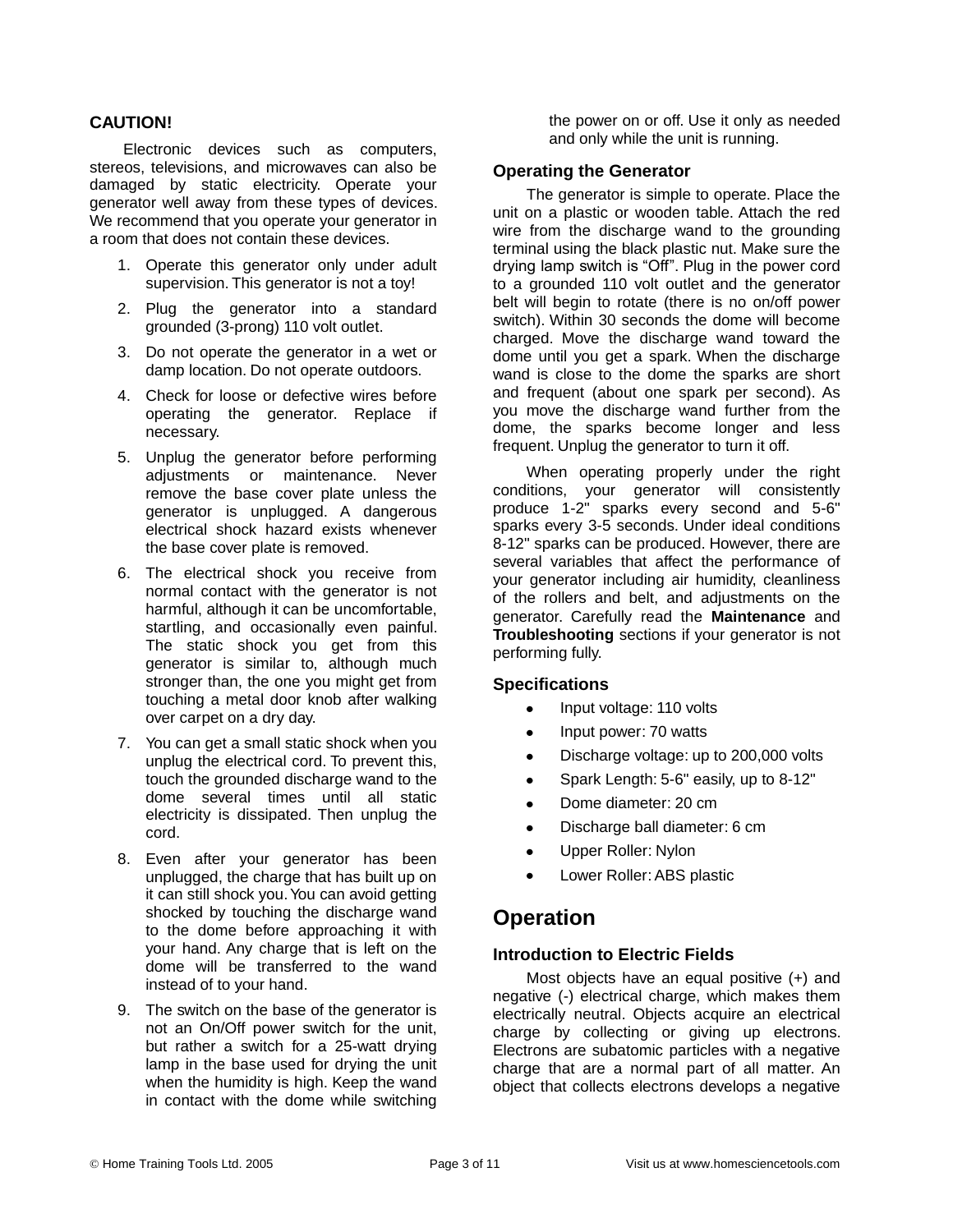charge while an object that gives up electrons develops a positive charge.

Any electrically charged object produces an electric field which attracts oppositely charged objects (e.g. a positively charged object attracts negatively charged objects) and repels similar charged objects (e.g. a positively charged object repels other positively charged objects).

You can demonstrate this with a small balloon on a dry day. Rub the balloon on the hair of your lower arm. As you do, the balloon collects electrons from your arm and becomes negatively charged. At the same time the hair on your arm gives up electrons and becomes positively charged. Now bring the balloon to within 1-2" of your arm. What happens? The hair stands straight up toward the balloon. The electric field of the negative charged balloon attracts the positive charged hair on your arm!

Electrical current flows when oppositely charged objects are connected together with a good conductor like a copper wire. Electrons flow from the negative charged object to the positive charged object. Electrical current can also flow from an object with very high negative charge to a second object that is less negatively charged. If the difference in electric charge is great enough, the current can even flow through a poor conductor like air. This is what happens when lightning strikes the earth. Clouds with a very strong negative charge are insulated from the earth by air. As the negative charge on the cloud builds, it finally overcomes the insulating barrier of the air, and current flows in the form of lightning from the cloud to the earth.

#### **How the Van de Graaff Generator Works**

The generator has a rubber belt that runs vertically (up and down) between two rollers. The lower roller is ABS plastic and the upper roller is nylon. A metal bar or "comb" is attached close to but not touching the belt at each roller. The belt assembly is enclosed in a clear plastic column that connects and insulates the base and dome. An electric motor in the base of the generator rotates the bottom roller which makes the belt turn on the rollers.

The simplest way to think of a Van de Graaff generator is as an electric charge separator. As the motor turns, it moves the rubber belt which rubs against the rollers. As the belt rubs over the ABS lower roller (1), a negative charge develops (electrons collect) on the lower roller and a positive charge is produced on the part of the belt



moving up. This is because rubber is higher in the triboelectric series than ABS and therefore rubber develops a positive charge while ABS develops a negative charge when the two are rubbed together. The positively charged rubber belt then rubs over the nylon upper roller (2), which develops a positive charge on the upper roller and a negative charge is produced on the part of the belt moving down. In this case, nylon is higher in the triboelectric series than rubber. (Learn more about the triboelectric series on the internet.)

As the generator continues to operate, electrons build on the lower roller increasing the negative charge. Then these electrons are transferred from the lower roller to the lower comb (3) and directed to the ground connection (6). At the same time, the positive charge building on the upper roller begins to attract electrons from the steel dome (5) through the upper comb (4). As this occurs, the dome builds a strong positive charge and these electrons are transferred onto the belt going to the lower roller. The positive charges continue to build on the dome and spread out uniformly, because like charges repel. With all other variables equal, the larger the dome the greater the positive charge it is able to hold. In simple terms, we can say the generator pulls electrons from the dome and moves them through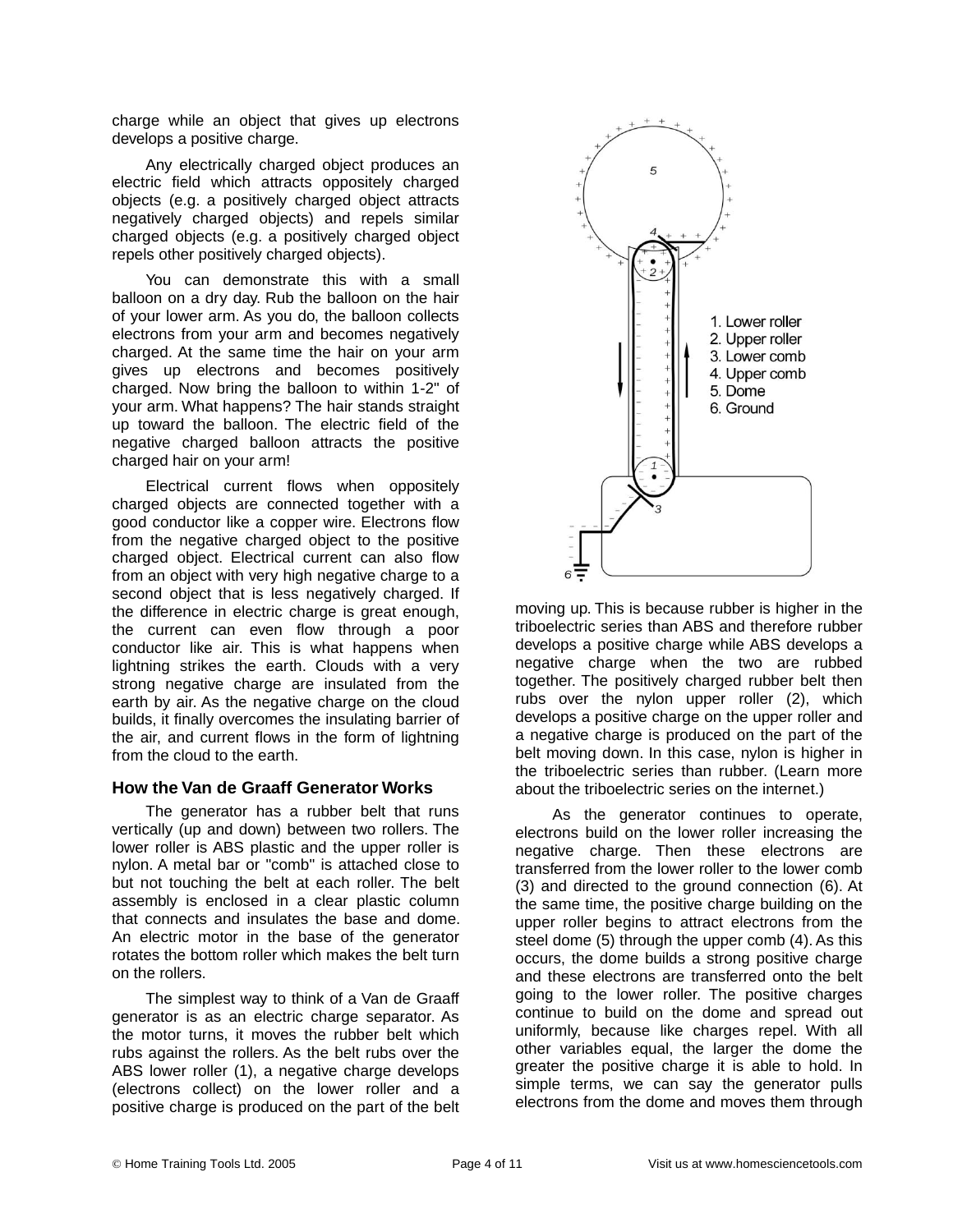the bottom of the generator to an electrical ground, as illustrated above.

Eventually, the charge on the dome reaches an equilibrium state where the positive charged dome begins to pull electrons from the air. That is why you hear a crackling sound in the air around your generator as it operates. The positive charge on the dome builds until it overcomes the resistance of electron movement in the air. This causes a sudden transfer of electrons to the dome accompanied by a crackling sound. The electric potential of the positive charged dome at this point is measured in volts.

Many factors affect how much voltage your generator can produce, such as air humidity and particle buildup on the dome. The moisture in humid air makes the air a better conductor, which increases the electron flow from the air to the dome. This prevents the dome from building high voltages. Dust and dirt particles on the dome create distinct points that help break the resistance to electron flow between the air and the dome. This results in a "leaking" of neutralizing electrons from the air to the dome and limits voltage potential of the dome.

The first Van de Graaff generator was invented in 1931 by an American physicist named Robert Jemison Van de Graaff. He called the machine an electrostatic accelerator. This type of generator is able to produce extremely high voltages – some today can produce up to 20 million volts of static electricity! For history, information, and images of Van de Graaff's first large scale generator, visit this site from the Boston Museum of Science:

http://www.mos.org/sln/toe/history.html

#### **Experiments & Demonstrations**

#### **Experiment 1 – Lightning**

You can create sparks, or "lightning," using the discharge wand that came with your generator. Attach the red wire from the discharge wand to the grounding terminal with the black grounding nut. Plug in the generator on and let it run for one or two minutes. Holding the plastic handle of the discharge wand, slowly move the ball towards the dome. Depending on humidity conditions, you should see a large, bright blue spark when the wand is anywhere from one to six inches away from the dome. The sparks that can be made are very quick like lightning. When the spark is produced, you should also hear a loud crack or

pop. This demonstrates a lightning electrical discharge which is accompanied by a bright flash and loud cracking sound. It is spectacular in a dark room!

When operating properly, in low humidity, your generator can consistently produce 1-2" sparks every second and 4-5" sparks every 3-5 seconds. Sparks of up to 8-12" can be produced under ideal conditions. If the air is dry enough, and you let your generator run for a few minutes without discharging the dome, you can get "lightning" from the dome to the base, a full 12".

Experiment producing sparks with other objects. Try the flat of your hand or finger tips. You will discover that flat or round objects produce larger and more distinct sparks than thin or more pointed objects.

#### **Experiment 2 – Raising Hair**

To raise your hair (or someone else's!) you will need a wooden chair or plastic step stool (it must be non-metal) that is sturdy enough to stand on and that will insulate you from the ground. If you don't insulate yourself, your hair won't be raised and you will receive an electrical shock instead. To raise your own hair, you will need someone to plug in the generator for you. While standing on the plastic stool with the generator unplugged, place one hand on top of the dome with your other hand at your side. Have your helper plug in the generator. Make sure you do not touch anything else while it is running.

Depending on the humidity in the room and in your generator, it might take two to five minutes before your hair begins to stand on end. Being in contact with the running generator causes the positive charges built up in the storage dome to be transferred to your body. Once those charges are on your body, they will try to get as far away from each other as possible (like charges repel) causing the hair on your head to stand on end.

You can try this experiment with different people who have different hair length or hair fineness. Or try it with people standing on different insulating objects. Which conditions produce the best results? Form a hypothesis or guess as to why particular conditions produce better results and then design an experiment to test your hypothesis.

#### **Experiment 3 – Floating Objects**

Because of the amount of positive charge that accumulates on the outside of the dome, some objects in this experiment may be attracted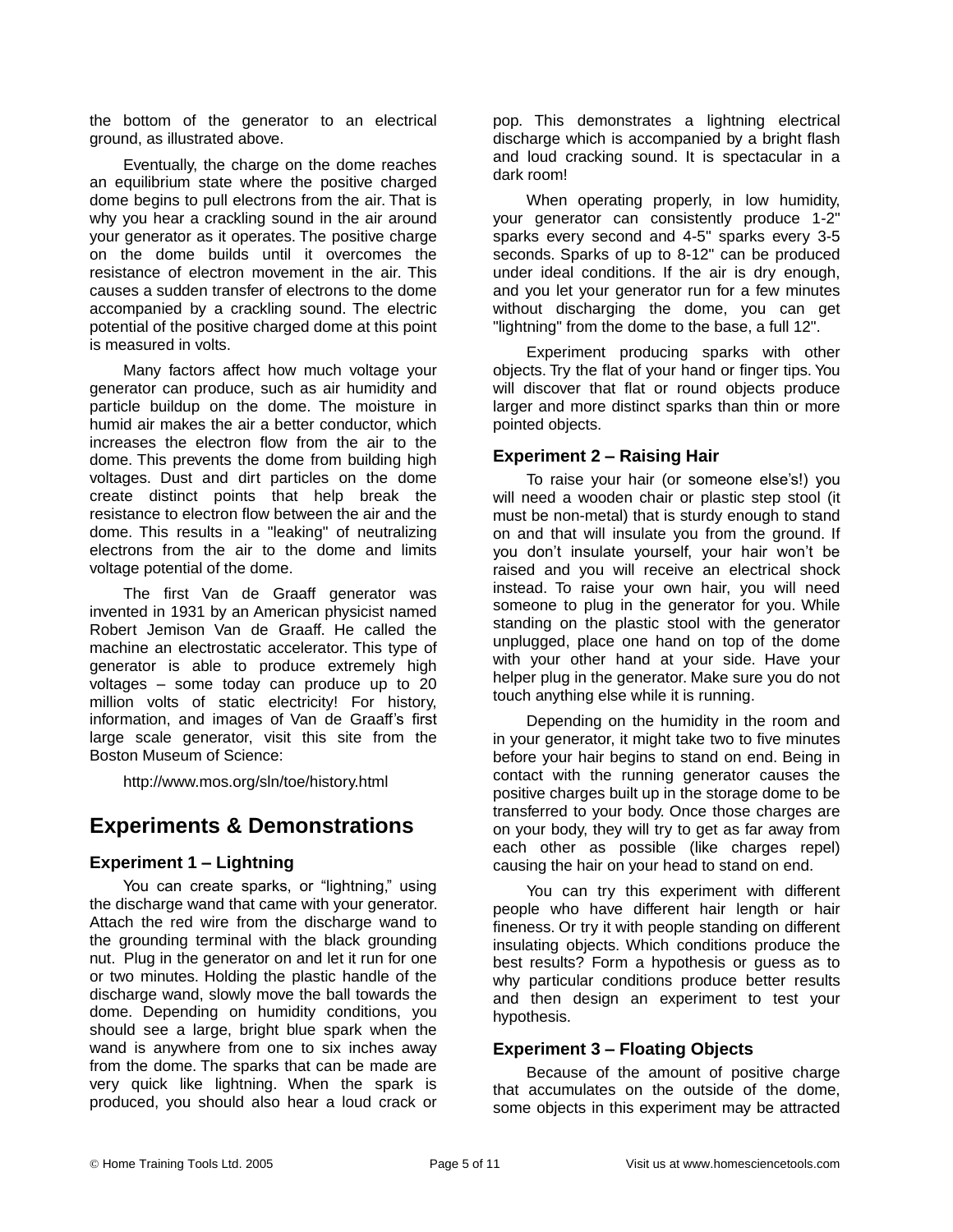to the dome at first. Once some of its positive charge is transferred to the objects, they are then forced away from the dome because both surfaces have the same charge, which causes them to move as far away from each other as possible.

Place a small disposable aluminum pie or tart pan on top of the storage dome before plugging in the generator. When you plug it in, the pan should acquire the same charge as the dome, which will cause it to be repelled away from the dome! Try a stack of two or more pie pans and watch them lift off one at a time. You may have better success using a looped piece of tape or some sticky tack to attach the bottom pan to the top of the dome. You can also try this experiment by making pans from aluminum foil shaped around the bottom of a bowl. Make sure the top edges of the aluminum foil bowls are smooth as possible because all sharp edges or points will dissipate charge from the dome of your generator.

Another floating object experiment can be done with a small plastic or styrofoam bowl. Tape or stick the bowl to the dome. Then put a handful of dry cereal (puffed wheat or Rice Krispies work well) into the bowl. Plug in the generator and let it run for awhile. Once a positive charge builds up on the kernels of cereal they will fly out of the bowl and away from the dome. The kernels may fly out one at a time or many all at once. If the kernels do not begin flying out of the bowl within a few minutes, try reducing the charge on the dome by bringing the discharge wand near, and then waiting a few more minutes. Again, this demonstrates like charges repel and electric fields produce forces that can act on objects with mass. Experiment with other objects to see what will be repelled and what will stay.

You can also blow some bubbles towards your generator while it is running. When the bubbles come near the dome, they begin to develop a positive charge as well. As the bubbles become positively charged they are repelled from the dome and move away rapidly!

#### **Experiment 4 – Deflecting a Flame**

Your Van de Graaff generator can create an electrical wind that is powerful enough to deflect the flame of a candle and turn a toy windmill or propeller. To create a wind, attach a long, thin metal rod or needle (a darning needle or dissection pin will work well) to the side of the generator dome, near its middle, with the sharp end pointing out. Use modeling clay or a piece of tape, making sure that the metal touches the dome. Plug in your generator, light a candle, and hold it in front of the point. The flame should lean away from the generator. To see how far the effect of the wind extends, slowly move the candle away from the generator until the flame is no longer deflected.

#### **Experiment 5 – St. Elmo's Fire**

Push a straight pin, needle, or opened up paperclip through the end of a plastic drinking straw so that the metal needle is at a 90° angle to the straw. Use this device as a point conductor. Plug in your generator and turn out the lights. Holding the end of the straw, slowly move one pointed end of the needle towards the surface of the dome while the other end of the needle is pointed away form the dome at a 90° angle. As the metal gets near the dome (usually 1-3"), a faint steady glow should appear at the tip of the needle and a stronger, larger glow will appear between the other end of the needle and the dome. This electrical discharge is called St. Elmo's fire and demonstrates how a pointed object produces a corona discharge in a strong electric field. A corona discharge produces light but no sound.

Any sharp point on the surface of the dome will produce a corona or point discharge that leaks the generator's electric field into the surrounding air. This leakage is most prevalent where the two halves of the dome join and it prevents the generator from reaching its full voltage potential. Experiment with sealing the two dome halves with electrical tape to see if you can reduce this leakage and increase the spark potential of your generator.

#### **Other Experiments**

You can find many other experiments to do with your generator by conducting a search on the internet for "Van de Graaff." The possibilities are endless!

### **Cleaning & Maintenance**

Your Van de Graaff generator requires periodic maintenance to keep it functioning properly. Follow the steps below to help ensure that your generator continues to work for many years. Be careful of the dangerous electrical shock potential when performing maintenance--unplug the power cord whenever doing maintenance.

1. Check the belt and rollers for buildup of dirt, grit, or grease after every few hours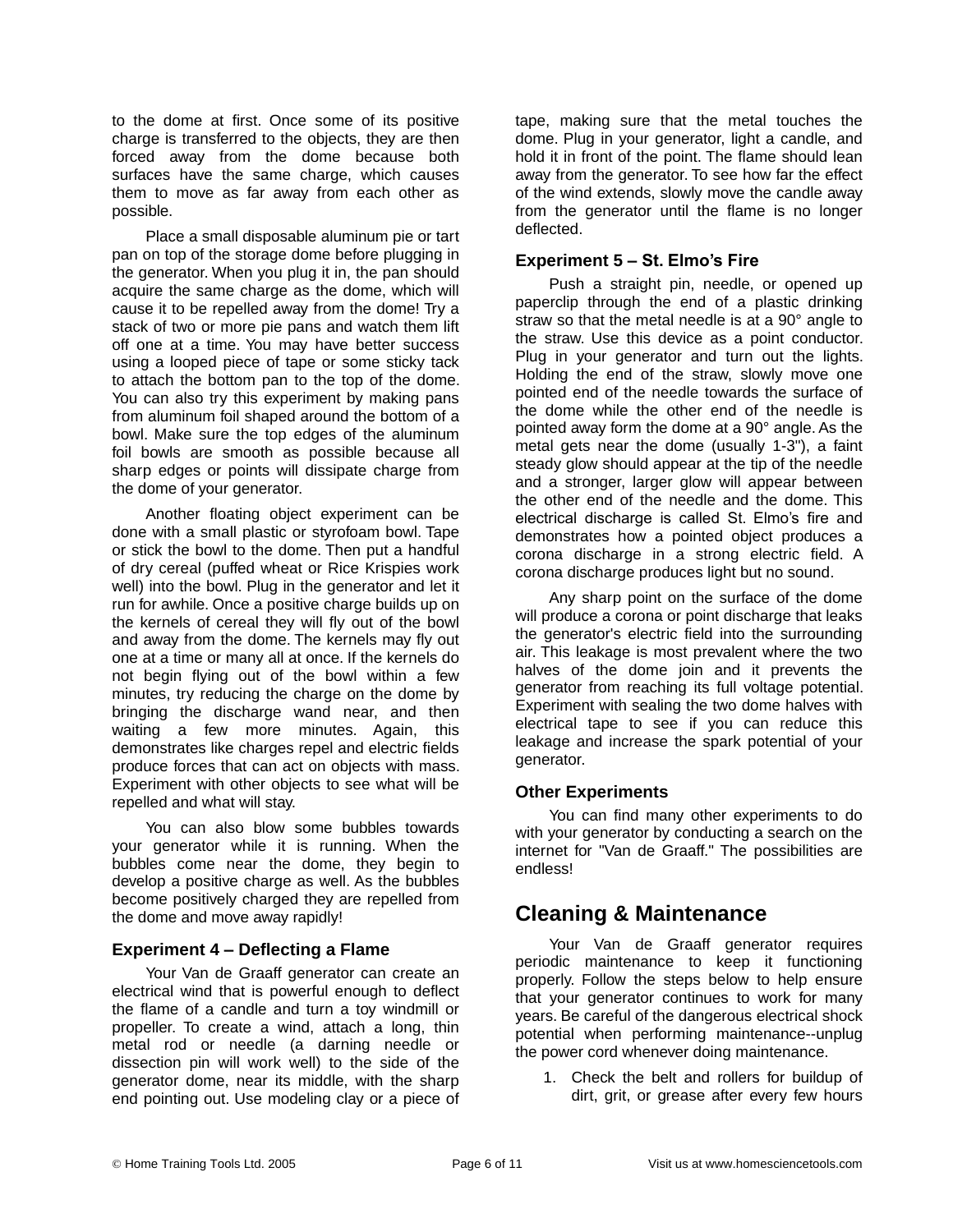of operation. Follow the belt removal procedure and the roller and belt cleaning procedure any time you notice a buildup or if your generator is not performing properly. You may have to scrub the rollers to remove grease.

- 2. Clean the exterior parts of the generator before use with a soft cloth dampened with a little soapy water.
- 3. Periodically clean the inside of the plastic column with a soft cloth dampened with soapy water. Do this only with the belt and rollers removed. Do not use alcohol or solvents that could damage the plastic.
- 4. Remove the belt before storing the generator for extended periods of time (i.e. several months). This will keep the belt from losing its elasticity.
- 5. Check the belt for wear periodically. Replace worn or damaged belts.
- 6. Store the generator in a clean dry place to prevent dust accumulation or humidity absorption.

#### **1. Remove/Replace the Belt**

Follow this procedure to remove or replace the belt. Reinstall the belt by performing these steps in reverse.

- 1. Unplug the generator.
- 2. Remove the top of the dome.
- 3. Remove the base cover plate by removing the four screws and washers.
- 4. Slide the belt off the open end of the lower roller.
- 5. Lift the top roller assembly off the brass brackets. Slide the belt off the top roller assembly.

#### **2. Clean the Belt and Rollers**

Dust, dirt, and grease will collect on the belt and rollers over time. Remember, these components are electrically charged during operation and therefore act as magnets to dust and grease particles in the air. Dirt or grease between the rollers and belt will interfere with the transfer of electrons from the dome to ground, preventing a charge buildup on the dome. Follow this procedure for cleaning these parts and retuning your generator to peak performance.

1. Remove the top of the dome.

- 2. Pull the belt back from the upper roller and look for dirt buildup on the roller. If you see dirt on the roller it is time for cleaning.
- 3. Remove the belt following the above procedure.
- 4. Scrub the top and bottom rollers using a soft cloth wetted with rubbing alcohol. You may have to scrub hard and keep using a clean section of the cloth to remove all the dirt and grease. **Do not use detergents or other solvents to clean the rollers as they may damage or interfere with the electrical operation of these parts.**
- 5. Scrub the inside and outside of the belt using a clean cloth wetted with soapy water. This is done easily by laying a section of the belt on a clean surface and rubbing the belt in strokes. You may have to rub toward the edges to remove any tiny particles on the belt that interfere with electron transfer. Rinse the belt well with water and then thoroughly dry it with a soft cloth. Finally, remove any residual water on the surface of the belt by drying for a few minutes with a hair dryer.
- 6. Wipe any excess grease off the upper roller shaft and spacers. Be careful not to get grease on the belt or surface of the rollers--it will interfere with the generator performance.
- 7. Replace the belt and rollers. Center the belt and adjust the belt tension if necessary. Adjust the combs if necessary.

#### **3. Center the Belt and Rollers**

Follow these steps to center the belt within the column so that it properly carries electric charges up and down the column. Complete this procedure anytime the belt looks off center or when you replace the belt.

- 1. Remove the top of the dome.
- 2. Remove the base cover plate by removing the four screws and washers.
- 3. Operate the generator, being careful of the 110 volt shock hazard.
- 4. Observe the position of the belt on the top roller. The top roller should be centered above the top of the column and the belt should be riding on the center of the roller.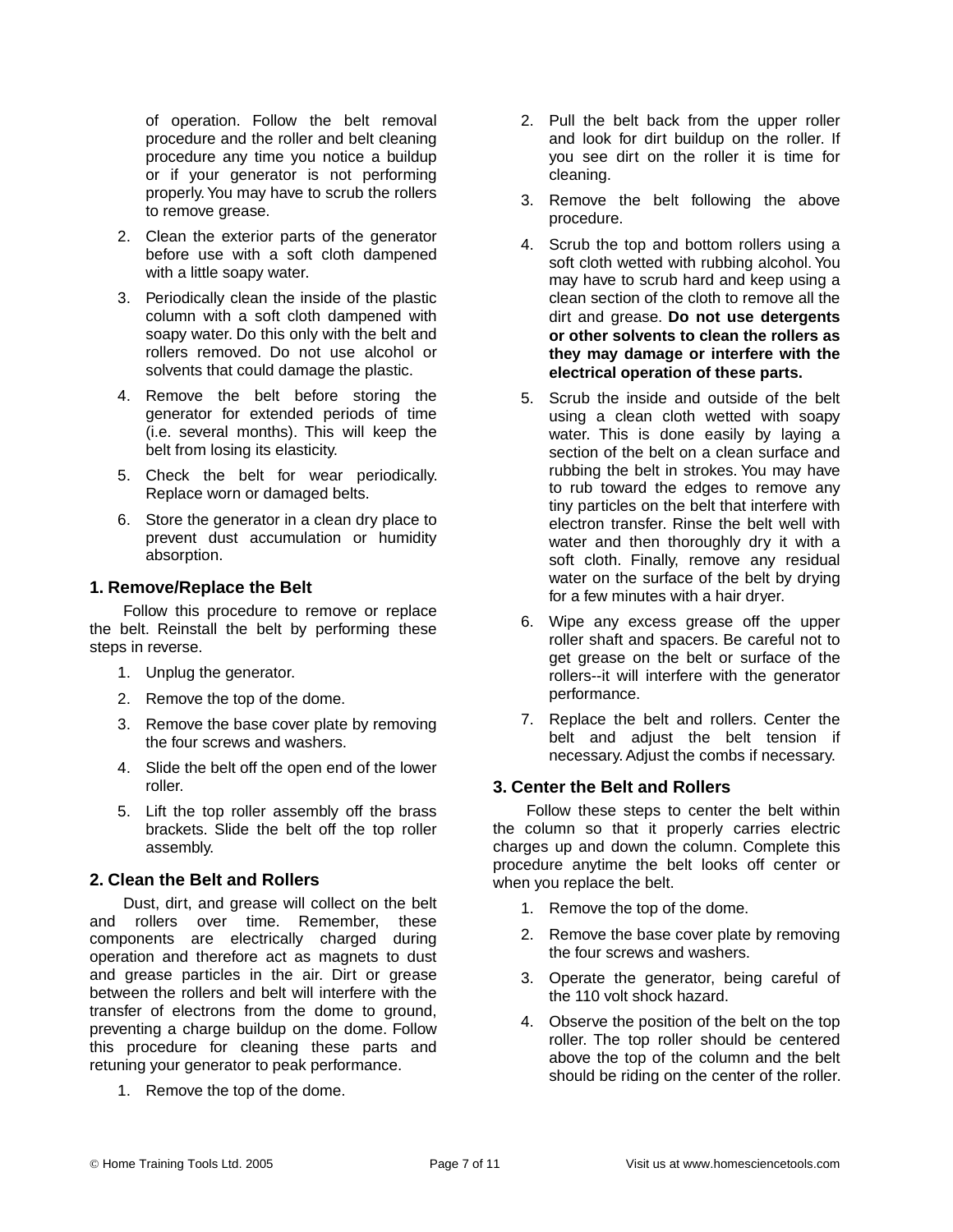Rub marks on the column indicate that the belt has not been centered.

5. If the roller or belt is not centered, turn one of the belt tension screws as necessary to get it centered. A little experimentation here will allow you to quickly master this adjustment.



- 6. When the belt and top roller are centered, the generator will operate smoothly and the belt will not touch the sides of the column.
- 7. Now unplug the generator and set it on its side so you can observe the lower roller operation.
- 8. If the belt is not centered in the bottom of the column, you will need to move the lower roller on the motor shaft. Don't be concerned whether the belt is centered on the lower roller, only that it is centered in the column.



9. Unplug the generator and loosen the set screw that holds the lower roller on the motor shaft. Reposition the lower roller and tighten the set screw.

- 10. Plug in the generator on and check to see if the belt is centered in the column again. Repeat step 9 as necessary.
- 11. Your generator is now ready for use. Reinstall the base cover plate and the top of the dome.

#### **4. Adjust Belt Tension**

Follow this procedure anytime you replace the belt or if the belt begins to slip on the rollers. It is normal for the belt to stretch a little over extended use. Your Van de Graaff generator is designed with belt tension screws to take out slack from stretching and extend the life of the belt while still operating at high voltages.

**Caution:** Do not put too much tension on the belt or it will put undue stress on the motor bearing and reduce its life. Operate your generator with the belt as loose as possible as long as it does not slip or flop around on the rollers.

- 1. Remove the top of the dome.
- 2. Tighten the belt tension screws each the same amount until the belt no longer slips on the roller.
- 3. Follow the procedure for centering the belt and top roller to make sure your generator functions properly.
- 4. Replace the top of the dome.

#### **5. Adjust the Combs**

The combs located near the top and bottom rollers may affect the charge buildup on the dome. These combs must be adjusted to within 1/8" to 1/4" from the belt to produce optimal charge buildup. The lower comb especially may come out of adjustment as it is attached to the grounding terminal.

- 1. Remove the top of the dome.
- 2. Remove the base cover plate by removing the four screws and washers.
- 3. Inspect the upper comb. Position it so the gap between the belt and comb is between 1/8" and 1/4". The gap should be fairly uniform the entire width of the belt. You may have to loosen the comb adjustment screws to do this.
- 4. Set the generator on its side so you can observe the lower comb.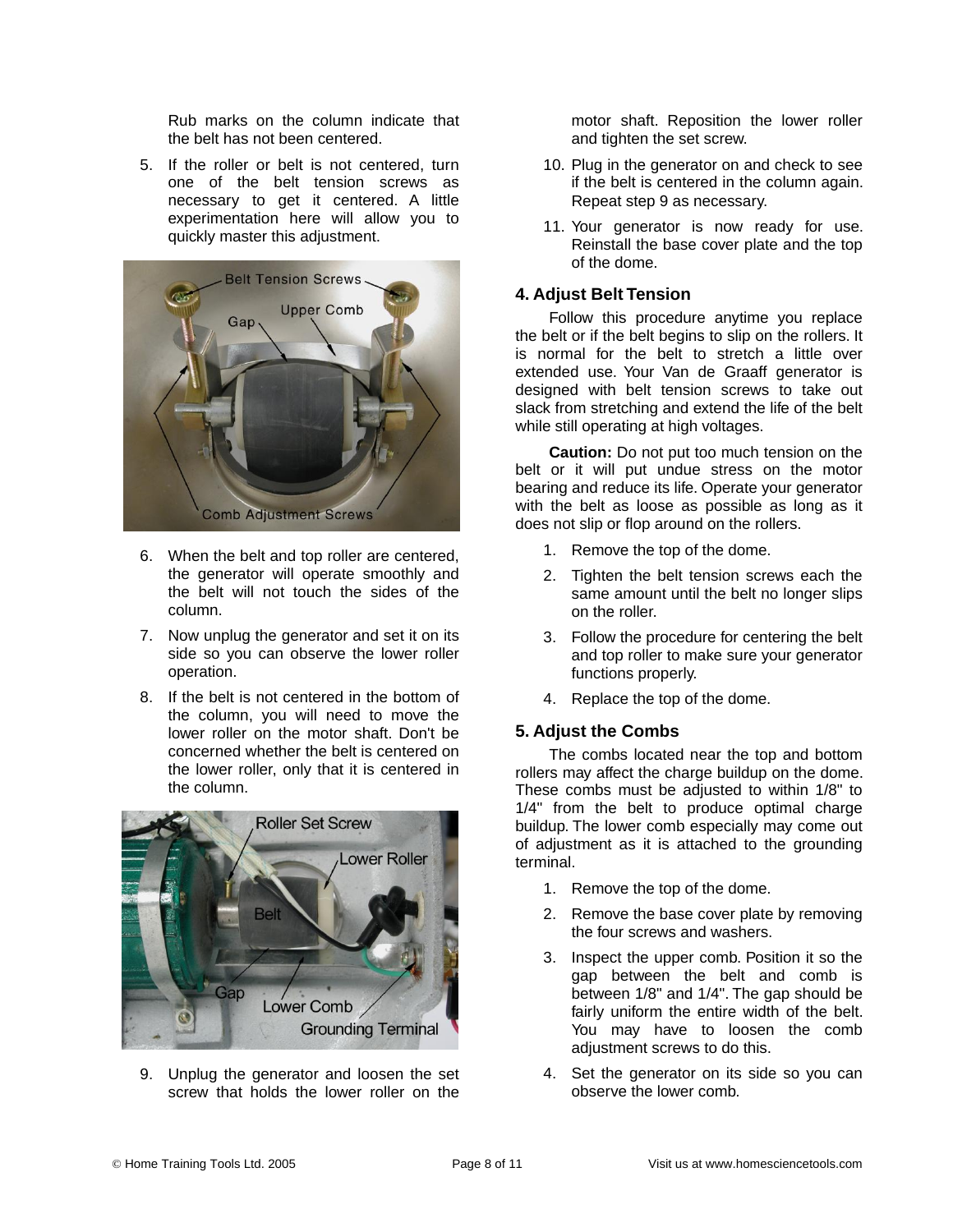- 5. Inspect the lower comb. If necessary, the lower comb can be rotated toward or away from the belt and roller by first loosening the brass grounding nut. Position it so the gap between the belt and lower comb is between 1/8" and 1/4". You may also need to twist the lower comb slightly with a pair of pliers if necessary to align the comb parallel to the lower roller.
- 6. After making adjustments, rotate the belt by hand to make sure no part of the belt touches the combs. Note that there is variability in the thickness of the belt and some wobble of the rollers as they rotate. Make sure you rotate the belt at least one full revolution as you check for rubbing.
- 7. Replace the base cover plate.

#### **6. Clean the Column and Dome**

Whenever you clean the belt and roller it is also a good idea to clean the plastic column and metal dome. Dust and other particles will collect in the column over time. If the belt is misaligned, it can rub on the inside of the column and produce plastic dust from this rubbing. These particles can get on the belt and interfere with the performance of your generator.

Clean the column by rubbing a soft cloth slightly dampened with soapy water up and down the length of the inside column several times. Repeat with a dry soft cloth. Blow dry with a hair dryer if necessary.

Dust and grease buildup on the dome can create discharge points that leak voltage into the surrounding air. This prevents the generator from reaching its full voltage potential. Clean the dome with a clean soft cloth dampened with slightly soapy water. Dry it thoroughly.

#### **7. Compensate for High Air Humidity**

As the humidity increases, the plastic parts of the Van de Graaff generator (rollers and column), which are designed to work as insulators, begin to conduct small amounts of current. Because a Van de Graaff generator produces very high voltage and very low amperage, it takes little conductivity to prevent the generator from working well or not at all. Moisture in the air also dissipates the electric charge before it can build up on the dome. The performance of your generator may begin to fall off as the air increases above 60% relative humidity and perhaps not work at all above 80- 90% relative humidity.

You can easily determine if the humidity is too high by rubbing a balloon on the hair of your arm. Then, move the balloon away and back again toward the hair on your arm. If the hair stands up as the balloon approaches, the air is dry enough for the generator to work. If the hair does not stand up as the balloon approaches, then the humidity is too high for the generator to work well.

If the air is humid, you can dry it out using the 25-watt drying lamp located in the base of the unit. Flip the switch on the back or the base to the "On" position while the unit is running. Leave it on for 10-15 minutes and see if the heat form the bulb will adequately reduce the humidity in the interior of the generator. You may need to operate the drying lamp longer in higher humidity situations. This drying lamp is not designed to run continuously. Turn it on only when the unit is running and only as needed.

Note that your generator may not perform well in a very high humidity environment, even with the drying lamp operating.

#### **8. Replace the Drying Lamp Bulb**

After awhile the 25-watt drying lamp bulb will burn out. The bulb is accessed by removing the base cover. Replace the drying lamp bulb with a standard 25-watt household tungsten light bulb.

#### **9. Lubricate Bearings**

Apply a drop of household oil to the motor shaft and the upper roller shaft once per year. **Caution: Do not get oil on the belt or roller surfaces.** Oil on these surfaces may greatly reduce the performance of your generator.

#### **Warranty**

Home Science Tools warrants this instrument against defects in materials and workmanship for one year from the date of purchase. This warranty does not cover belts or damage due to misuse, abuse, alterations, or accident. Return your generator freight prepaid for warranty service to Home Science Tools, or the repair facility we designate. We will repair or replace your generator at no charge and return it freight prepaid to you. Please call 1-800-860-6272 to arrange warranty service before returning this instrument.

> Home Science Tools Phone: 800-860-6272 Fax: 888-860-2344 Web: www.homesciencetools.com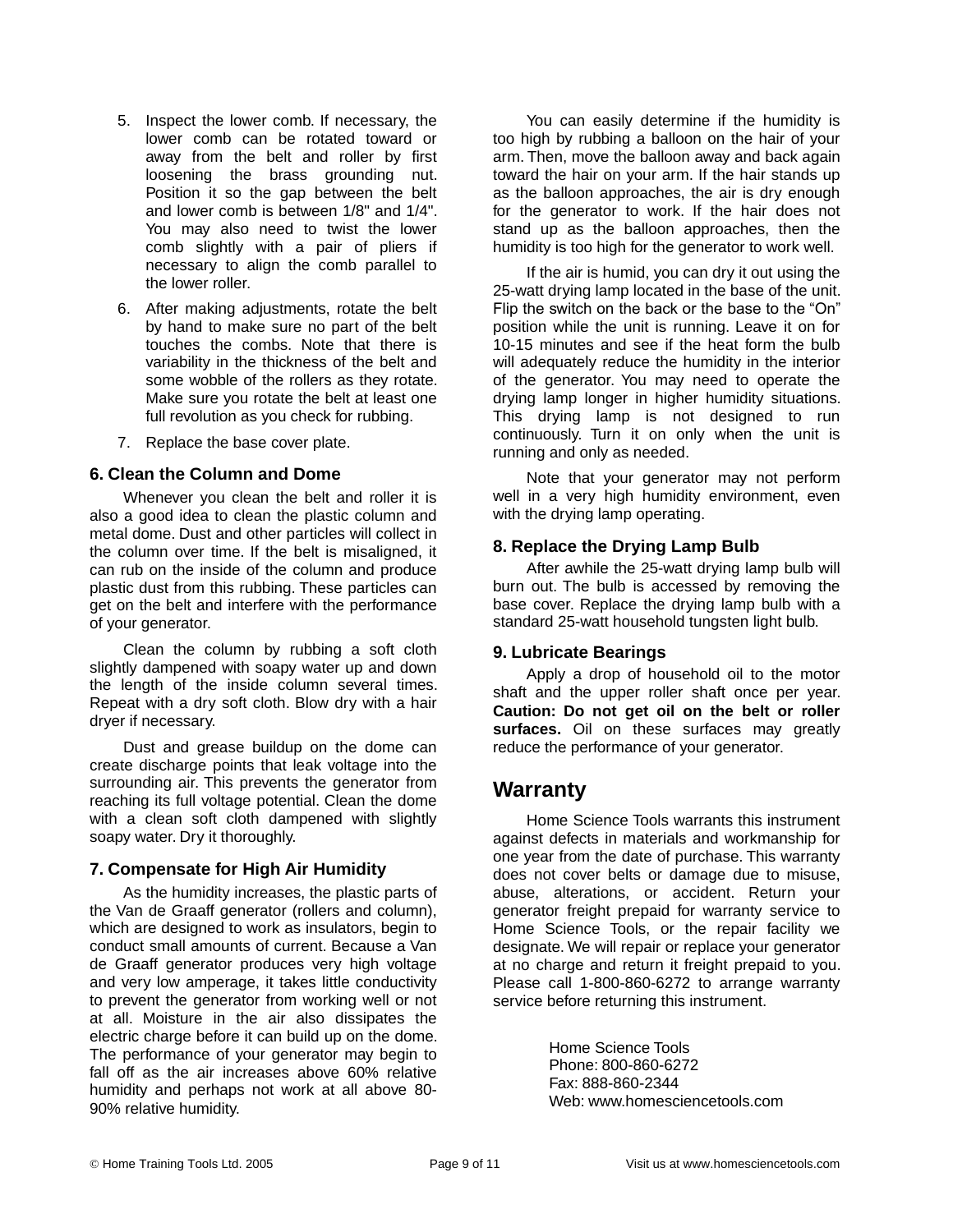## **Troubleshooting**

Your Van de Graaf generator is capable of producing an electric potential of 200,000 volts and sparks consistently 5-6" long. When operating properly it will consistently produce 1-2" sparks every second and 5- 6" sparks every 3-5 seconds. There are a number of variables that can affect both the amount of voltage produced and the corresponding spark length. If your generator is not operating at this level, then work through this troubleshooting table.

| <b>Problem</b>                              | <b>Check These Conditions</b>                      | <b>Try These Solutions</b>                                                                                                                                                                            | Page           |
|---------------------------------------------|----------------------------------------------------|-------------------------------------------------------------------------------------------------------------------------------------------------------------------------------------------------------|----------------|
| Belt does not turn.                         | Cord not plugged in.                               | Plug the cord into an appropriate 110 volt grounded<br>outlet.                                                                                                                                        | 3              |
|                                             | Belt tension (motor only hums).                    | Loosen belt tension.                                                                                                                                                                                  | 8              |
| Generator does not<br>produce large sparks. | Air humidity.                                      | Turn on the switch on the back of the base for<br>several minutes while the unit is running. This<br>switches on a 25 watt bulb located in the base<br>used to reduce the humidity inside the device. | 9              |
|                                             | Dirty belt or rollers.                             | Clean belt and rollers.                                                                                                                                                                               |                |
|                                             | Dirty dome or column.                              | Clean dome and column.                                                                                                                                                                                | 9              |
|                                             | Incorrect comb adjustment.                         | Adjust upper and lower combs.                                                                                                                                                                         | 8              |
| Generator is noisy<br>with rubbing sound.   | Position of belt and rollers.                      | Center the belt and rollers to prevent rubbing on<br>the column.                                                                                                                                      | $\overline{7}$ |
|                                             | Belt tension (vibrates against column).            | Adjust belt to proper tension.                                                                                                                                                                        | 8              |
|                                             | Upper roller bearing or motor bearing is<br>noisy. | Lubricate upper roller bearing and motor bearing<br>with a drop of household oil.                                                                                                                     | 9              |